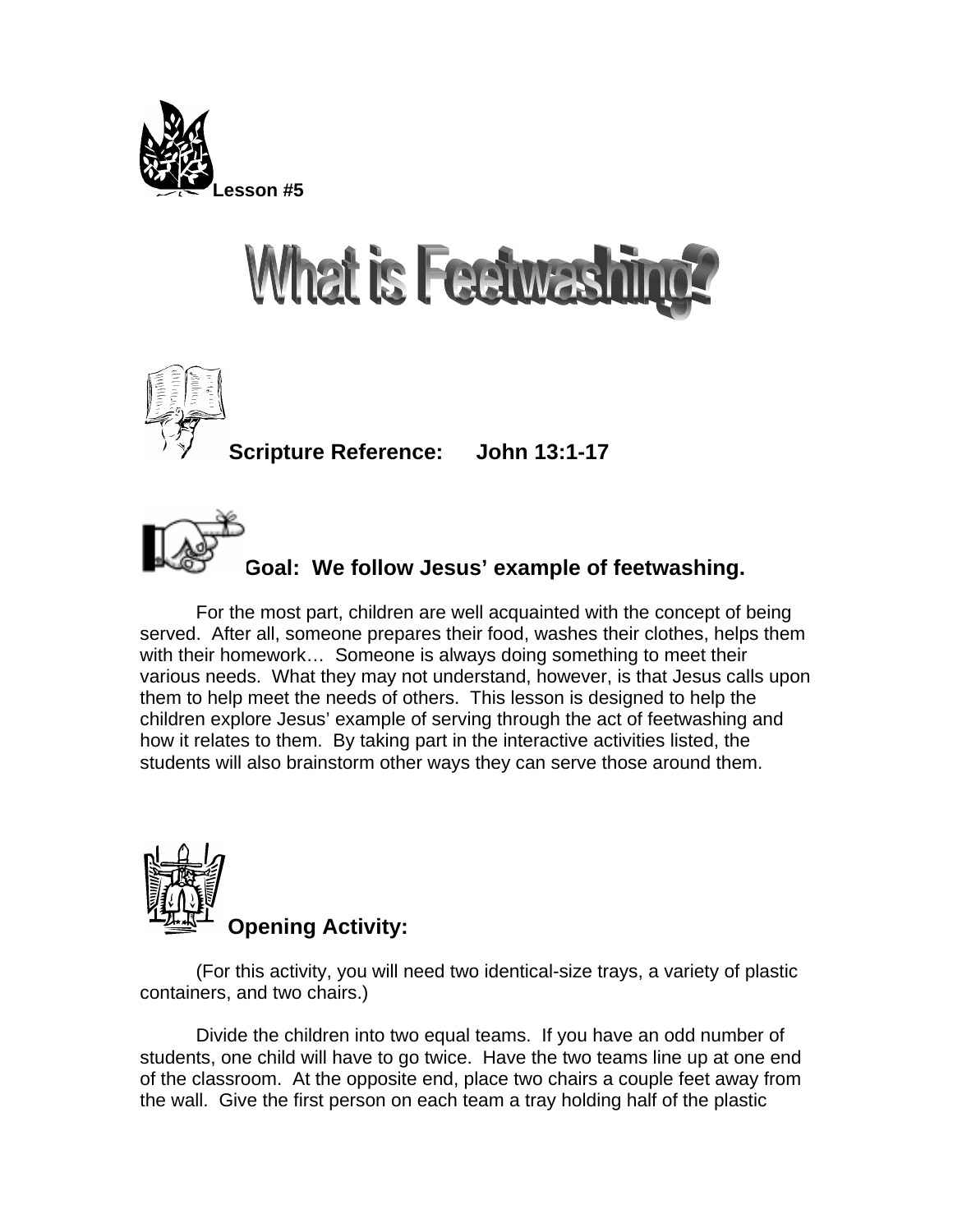containers. These players must balance the trays on one hand waitress-style as they race across the room, around the chairs, and back to the starting line. Any player who drops anything must stop and pick it up before continuing. As each player gets back to the starting line, the tray is handed off to the next player in line. The first team to finish wins.

 Say: **The game we just played is called Restaurant Relay\*, because in it, we are balancing a tray of "food" in the same way a waitress or waiter would in a restaurant. When a waitress brings us our food, we say she is serving us. Serving someone food is only one type of service. There are many other ways to serve people, too. Today in our Bible lesson, we'll be learning about a way Jesus served His disciples.** 



(This activity consists of a monologue by a character known as "Agent #777". You may dress in character and present the monologue yourself using the script provided below or find someone else who would be willing to do so.

If someone is dressing in character, you will need a trench coat, hat, dark glasses, walkie-talkie, and pocket-size Bible.

If you are dressing for the part, you may wish to arrange ahead of time for another adult to stay with your class while you get into costume.)

Gather the children together in front of the area from which the monologue will be presented.

## **Script**

*Come in dressed as a spy. Look around apprehensively. Talk into the walkietalkie.* 

**Yeah, Boss. Agent #777 here. I'm at the location You sent me to – the Church of God.** *You may insert your church name, town, and state here.* **What's my mission for today? Oh, to tell the students here about an impossible mission Jesus did. Which one? Right – that one! Will do. Over and out.**

*Look around some more ,slip walkie-talkie into pocket, then walk over to the children. Speak to individual children for the first few sentences.*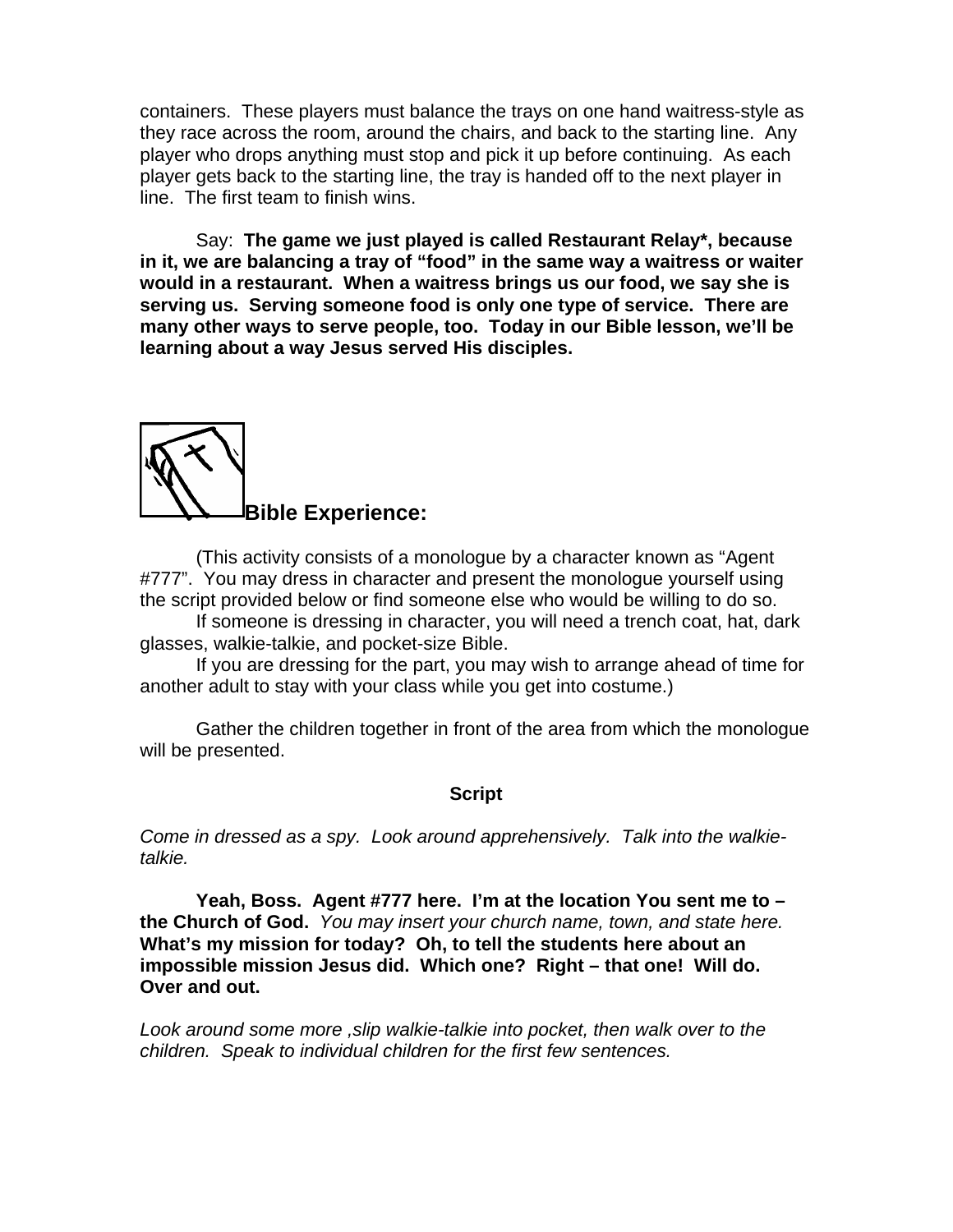**Hmmm…You're a bit on the smaller side. So are you. Stand up a minute. Yeah, I'd say you're rather short, too. You must be the students I've been sent to give a message, a message about Jesus.** 

**We spies are famous for carrying out impossible missions. Jesus wasn't a spy, but He did some pretty impossible missions Himself while He was on the Earth. I'm here to tell you about one particular mission. Before I do that, I want to ask you a couple questions. When you grow up, what kind of job would you like to do? I mean, when I was young, I dreamed of being a spy, living a life of danger. Well, here I am, all grown up, Agent #777 at your service. What do you want to be when you're grown?**  *Responses.* **What's a job you would never want to do – what do you think is the worst job you could have?** *Responses.* 

**When Jesus lived on Earth, the worst job a person could have was to be a servant. Servants did many things, but one really awful job they had to do was wash people's feet! In Bible times, there weren't cars or paved roads or even sidewalks. If you wanted to go somewhere, you usually walked in the dirt to get there. And you most likely wore sandals, which meant your feet got very dirty. When you went to someone's house for supper, his servants would wash your feet. What a disgusting job!** 

**One night as Jesus and His disciples were sitting down for supper, Jesus got up, wrapped a towel around His waist, poured some water into a large bowl, and began washing His disciples' feet. Now, you may be thinking, "What's so impossible about that?" You've got to remember, Jesus was God's Son – He was a King! Kings aren't supposed to serve other people. We're supposed to serve them!** 

**But here was Jesus washing His disciples feet! Don't just take my word on it.** *Pull out Bible and open to passage, but don't actually read it.* **You can read about it in the Bible in the book of John, chapter 13, verses 1–17.** 

**Why did He do it? He did it to show them how much He loved them, that He'd do anything for them. And He did it to show His disciples that He wanted them to serve others, too. What's more – Jesus loves us as much as He loved His disciples. He wants us to serve, to help each other, also.** 

**Well, I need to get going now. I have to get to my next location and find out what mission awaits me there. So long…** *Walk out of room.*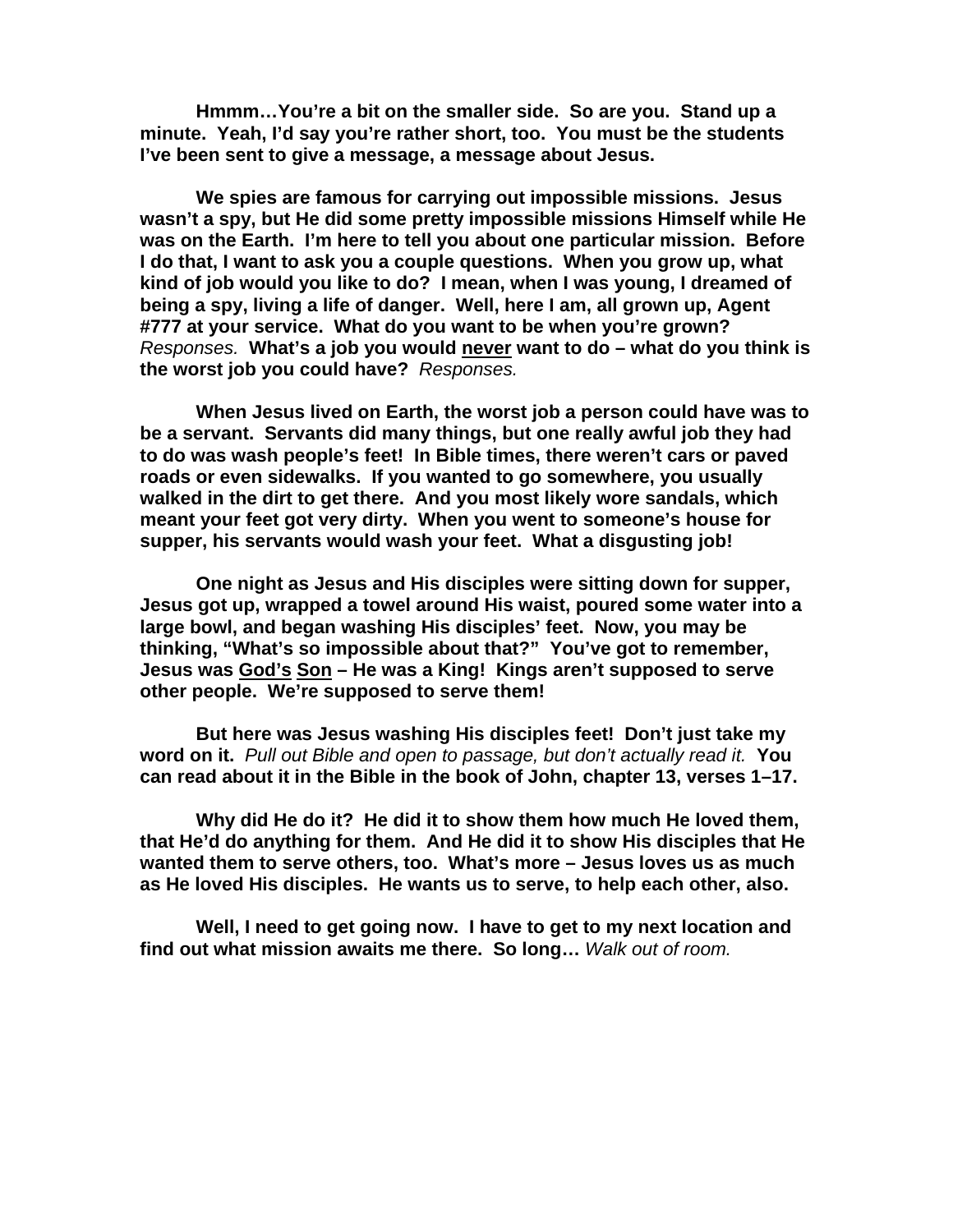

(For this activity, you will need a few basins of water, towels, and a Bible.)

Have the children gather their chairs into a circle. As they do this, randomly place the basins of water and towels around the inner side of the circle. Ask: **What was unusual about Jesus washing His disciples' feet? Why do you think He didn't just tell one of the disciples to do the job? What does it mean to serve others? Why is it important to serve others? Last week we talked about what an ordinance is. Who remembers what that word means?** *a special action Jesus did and told us to do also* **What ordinance did we learn about last week? In our denomination, we consider feetwashing as an ordinance, also. The Bible tells us…**Read John 13:12-15.

**Because Jesus told us to follow His example, we gather to wash each other's feet a couple times a year. We do this to help us remember that Jesus gave up being a King to come down to Earth to be a servant, so we could learn about God's love and forgiveness. We also do it to show that we are all created equal. No one is "better" than anyone else. We're all to serve each other. Today our class is going to practice feetwashing.** 

Have the children choose partners. If there is an uneven number, pair yourself with a child. Otherwise, join with two children to form a trio. Any girls wearing tights or hose need not remove them; they'll dry quickly. You should go first to demonstrate for the class what is to be done. After you have washed a child's feet, invite the others to do the same. Don't be alarmed if they start giggling or talking. This is a new experience for them, one that may be a bit uncomfortable. But if it were comfortable, it wouldn't require humility on our parts.

When finished, ask**: How did you feel as you washed the other person's feet? How did you feel when your feet were being washed? Having someone wash our feet and washing someone else's feet may seem a little embarrassing, but we do it to follow Jesus' example. We do it to show Him that we're willing to love and serve others for Him.**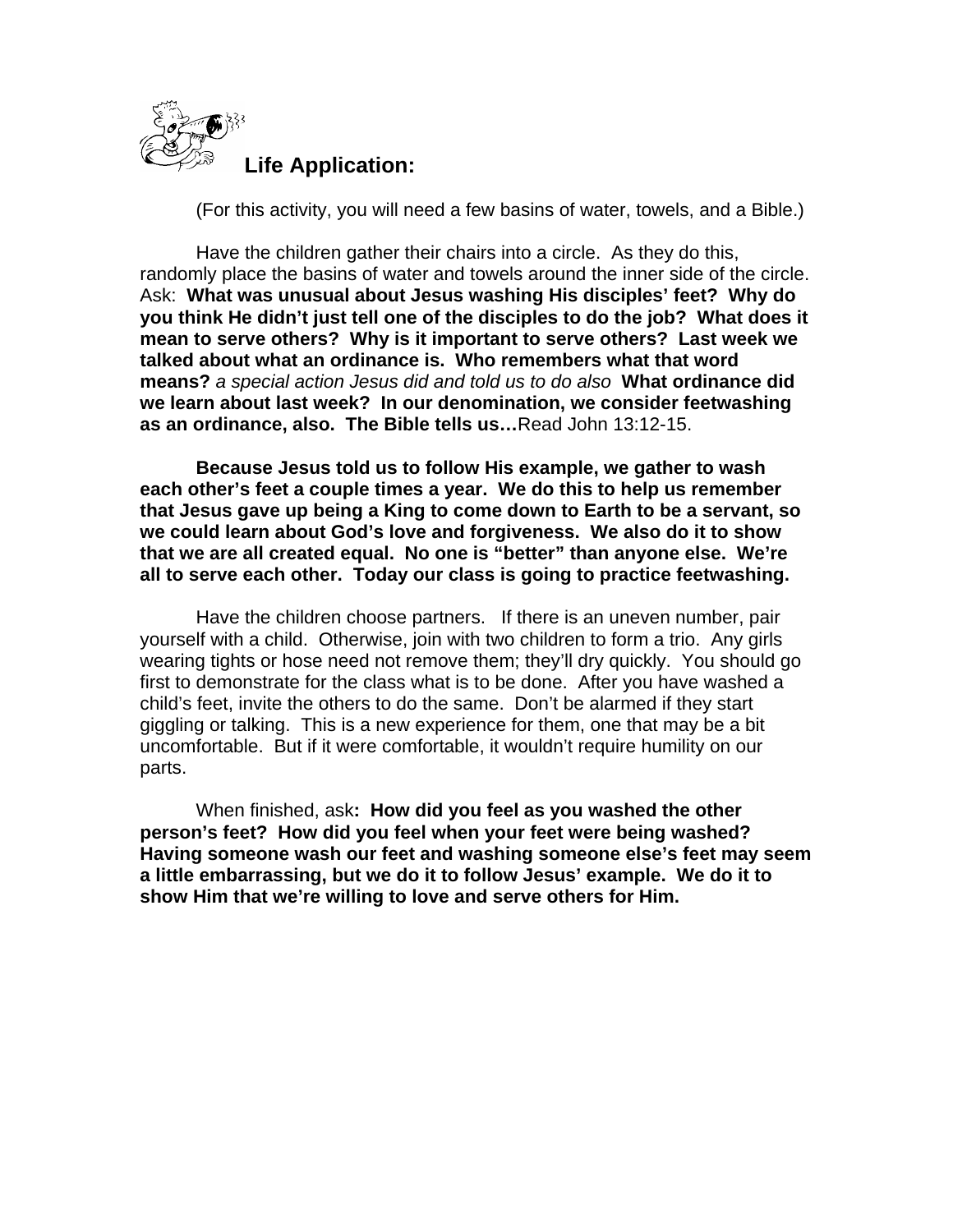

(For this activity, you will need a copy of the attached coupon sheet for each child, pencils, scissors, and a stapler or envelopes.)

 Say**: We've learned that Jesus wants us to serve others. One way He served His disciples was by washing their feet. What are some other ways Jesus served people? What are some other ways we can serve people? Who is someone you would like to serve this week? We're going to make some coupons today to be given in exchange for our services. In other words, our coupons will be for jobs we're willing to do without being paid to do them.** 

Show a sample coupon. Give each child a sheet of coupons to be completed. After writing in the individual jobs, have them cut the coupons apart. If they are all to be given to the same person, they may be stapled together into a booklet. However, if they are to go to different people, they may be placed in an envelope.

Before dismissing the children, briefly review the two ordinances covered thus far and tell them they'll be learning about the third ordinance next week.

\*This game idea came from the ZOOM Web site at [www.pbs.org](http://www.pbs.org/).